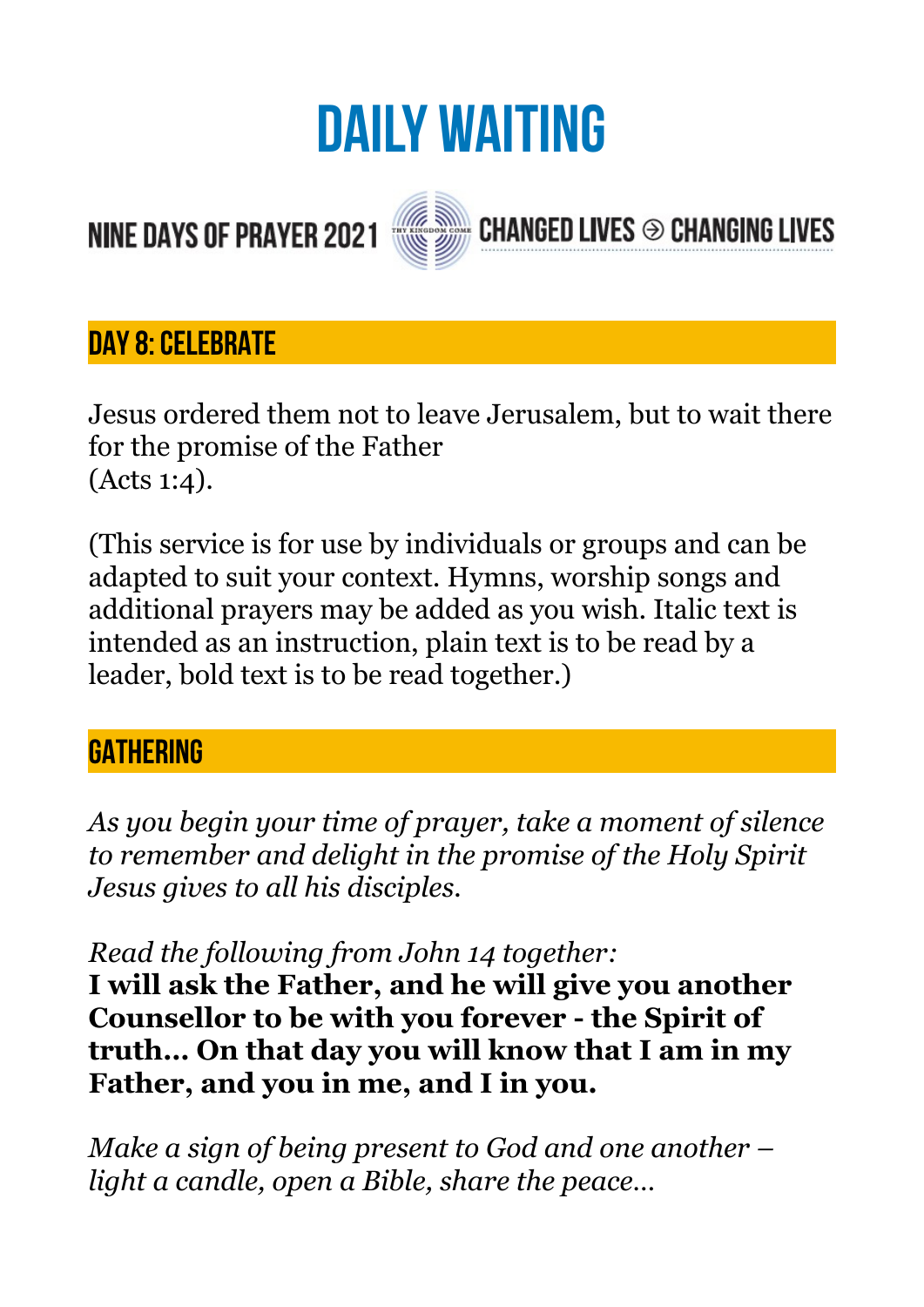Come, Holy Spirit, fill the hearts of your people **And kindle in us the fire of your love.**  Come, Holy Spirit, be with us as we pray **And leave us not as orphans.**  Come, Holy Spirit, renew us in body, mind and spirit **And send us out to be your presence in your world.**  Come, Holy Spirit, fill the hearts of your people **And kindle in us the fire of your love.** 

*Optional hymn or worship song.* 

#### **LISTENING**

God's Word cultivates joy

10 For as the rain and the snow come down from heaven, and do not return there until they have watered the earth, making it bring forth and sprout, giving seed to the sower and bread to the eater, 11 so shall my word be that goes out from my mouth; it shall not return to me empty, but it shall accomplish that which I purpose, and succeed in the thing for which I sent it. 12 For you shall go out in joy, and be led back in peace; the mountains and the hills before you shall burst into song, and all the trees of the field shall clap their hands.

(Isaiah 55:10-12, NRSV)

#### **REFLECTING**

The month of May begins with May Day. In simpler, earlier times, this was an excuse for a day off in the village, the crowning of the May Queen, dancing around the maypole, weaving miraculous patterns in rainbow colours. And now, nearly upon us, we come to Pentecost – commonly known as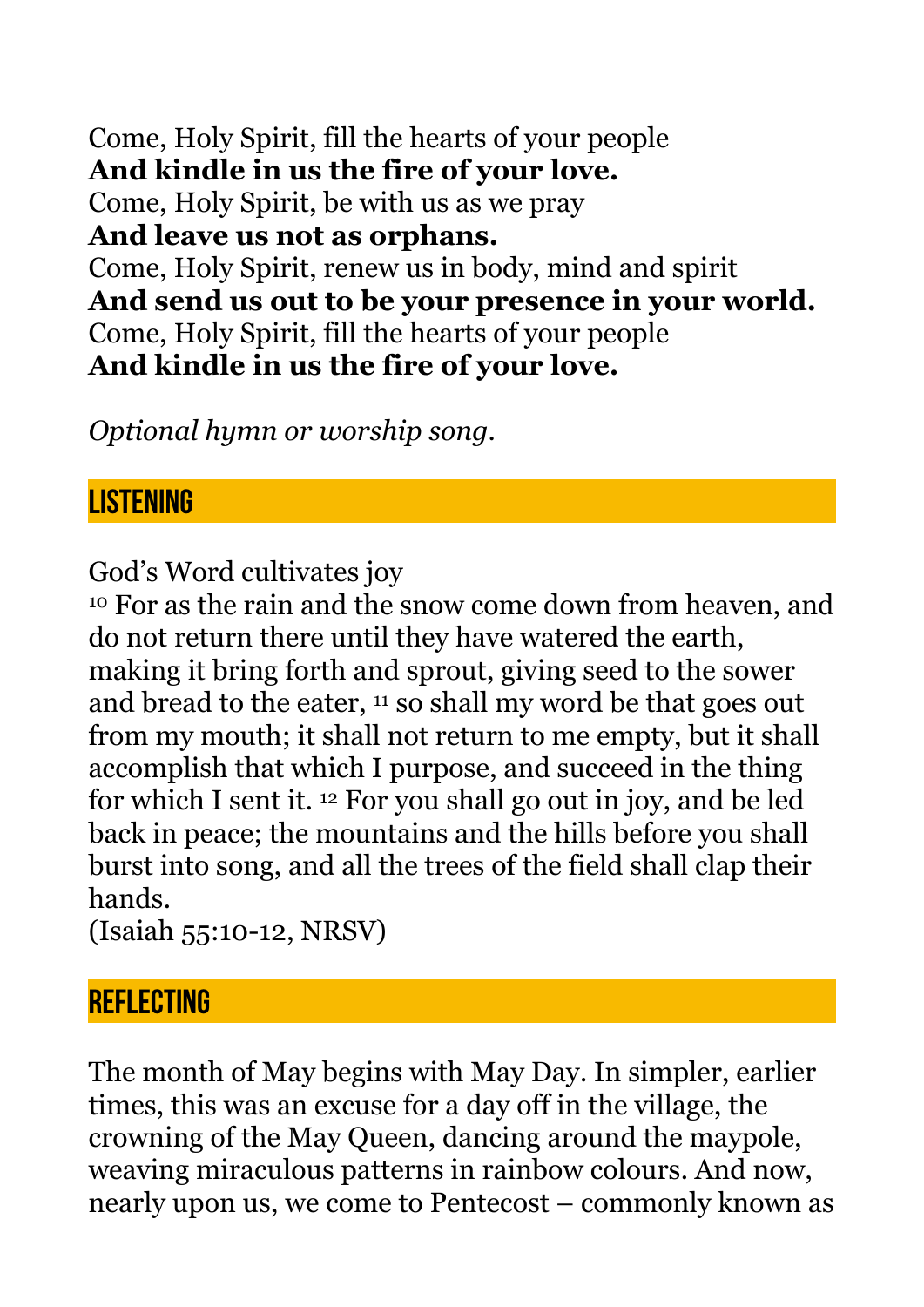Whitsun, which in living memory was much celebrated with walks and processions and picnics – so, another time for a party!

Perhaps when you hear this reading you also hear the song 'You Shall Go Out With Joy', and can picture people joining together in a circle to dance to its irresistible tune. There is much more to this reading than an excuse to dance at a party, pleasurable as that is. Our cause for celebration is focused on us being part of creation's praise to the creator, as a celebration of fecundity, new life bursting with song, not tidy or timid at all, so we should not be, either! Must we also give thanks for weeds? As we join in the song, we are compelled to celebrate our faith in our generous creator.

Next, let's celebrate 'the word', which accomplishes God's purposes, and ask ourselves how we can join in God's project. And finally, we learn that joy and peace are codependent – there can be no joy in a place or time of conflict.

We should ask ourselves, in humility and trepidation, what are 'God's purposes' for us and his creation at this particular time? Surely it is the urgent need for us to tackle the climate crisis, to help the healing of creation, and not its destruction. As a church, let us be part of the solution to overconsumption and pollution, and not part of the cause.

Near the end of George Herbert's poem 'The Flower', which has been accompanying us in this series of reflections, the poet reaches this wonderful understanding: 'And now in age I bud again'. Can we – tired and strained as we are, after a year like no other – proclaim this as our truth? Can we find celebration within us, even in times of illness, old age or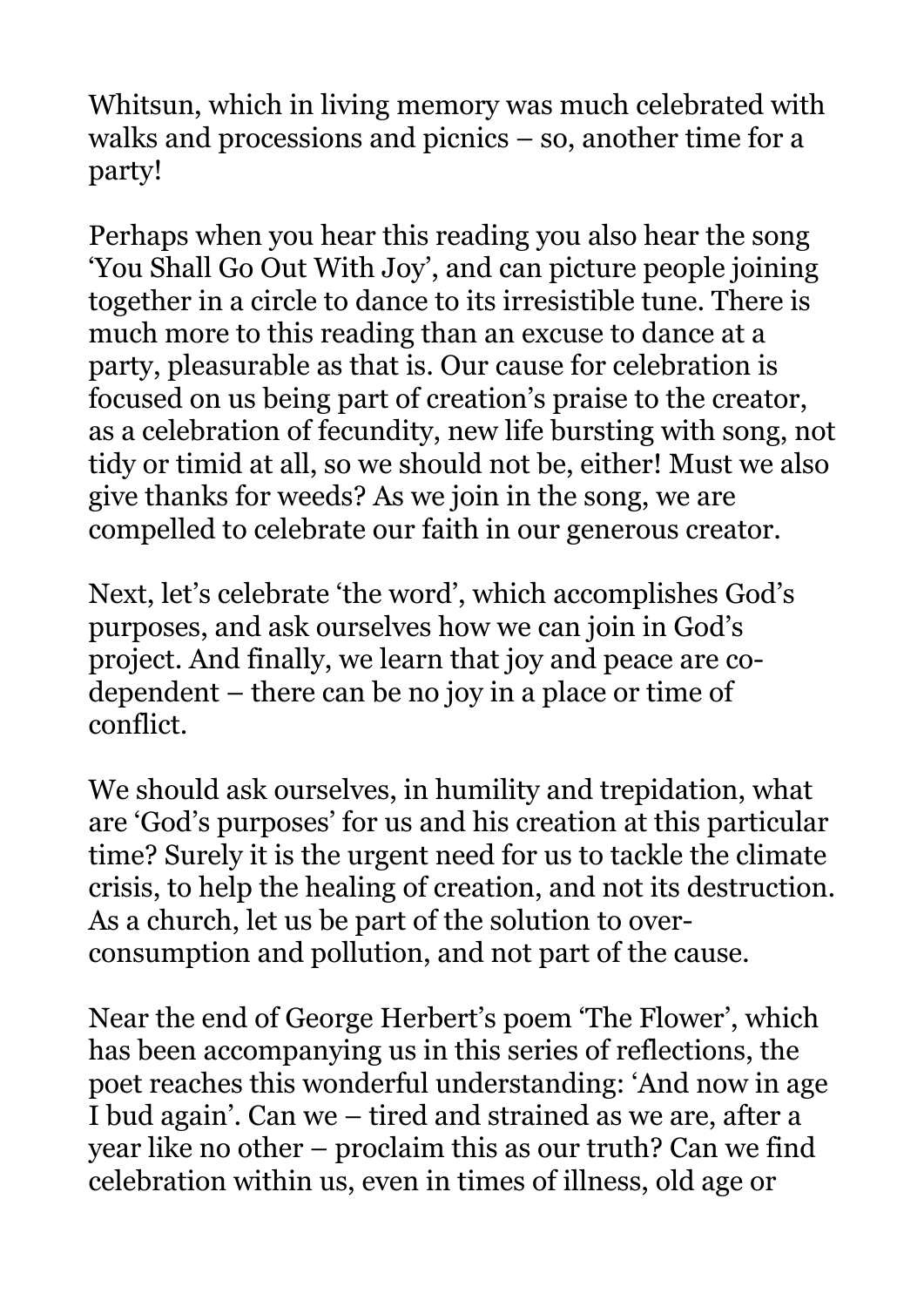pandemic? Can we celebrate nature's splendour, if we live in a house or flat with no garden, no birdsong, only the roar of traffic and a very long walk to the nearest park?

### **PSALM**

- 1 Praise the LORD! Sing to the LORD a new song, his praise in the assembly of the faithful.
- 2 Let Israel be glad in its Maker; let the children of Zion rejoice in their King.
- 3 Let them praise his name with dancing, making melody to him with tambourine and lyre.
- 4 For the LORD takes pleasure in his people; he adorns the humble with victory.
- 5 Let the faithful exult in glory; let them sing for joy on their couches.
- 6 Let the high praises of God be in their throats … (Psalm 149:1-6, NRSV)

 **Glory to the Father and to the Son, And to the Holy Spirit; As it was in the beginning, is now And shall be for ever. Amen.** 

## **PRAYING**

God of beautiful purposes, You overflow with life. May we complete your circle of love, Holding hands with strangers and friends, Excluding no-one from the song. Bring us to our feet in a dance of joy,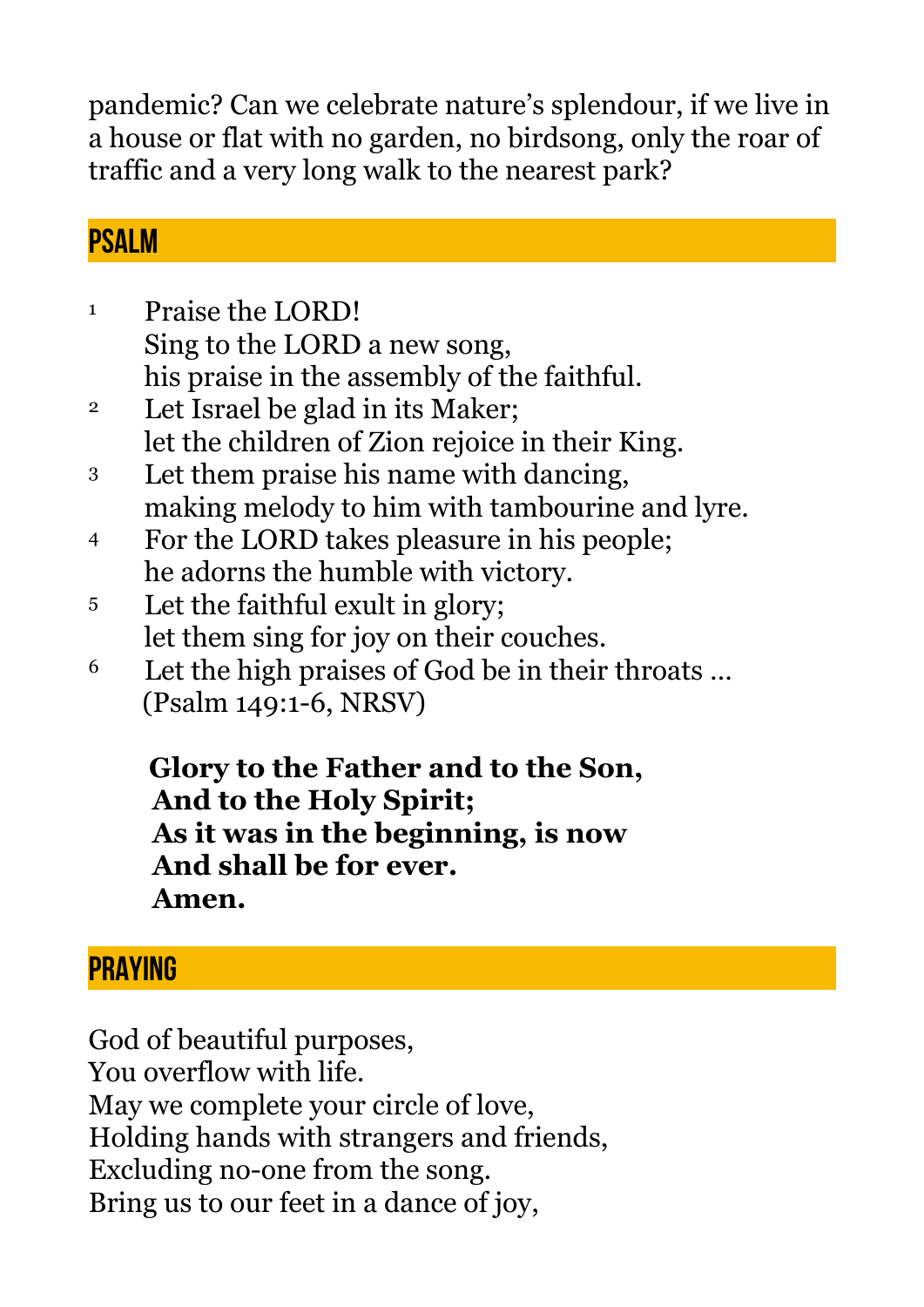Joining hearts and wills until,

Together, we accomplish your plan for creation.

#### **Amen.**

We meet your Word in the rhythm of life's cycle; *(Pause)*  Come Holy Spirit: **Thy Kingdom Come.** We express our thanks for the wild diversity of creation; *(Pause)*  Come Holy Spirit: **Thy Kingdom Come.** We offer you lives led in harmony with your will; *(Pause)*  Come Holy Spirit: **Thy Kingdom Come.** We bear before you lands and countries threatened by the climate crisis; *(Pause)*  Come Holy Spirit: **Thy Kingdom Come.**

*We wait upon the work of your Spirit as we say the Lord's Prayer together:* 

**Our Father in heaven, hallowed be your name, Your kingdom come, your will be done, on earth as in heaven.** 

**Give us today our daily bread.** 

**Forgive us our sins as we forgive those who sin against us.** 

**Lead us not into temptation but deliver us from evil. For the kingdom, the power, and the glory are yours Now and for ever.** 

**Amen.** 

Come Holy Spirit: **gift us with excitement in our faith.**